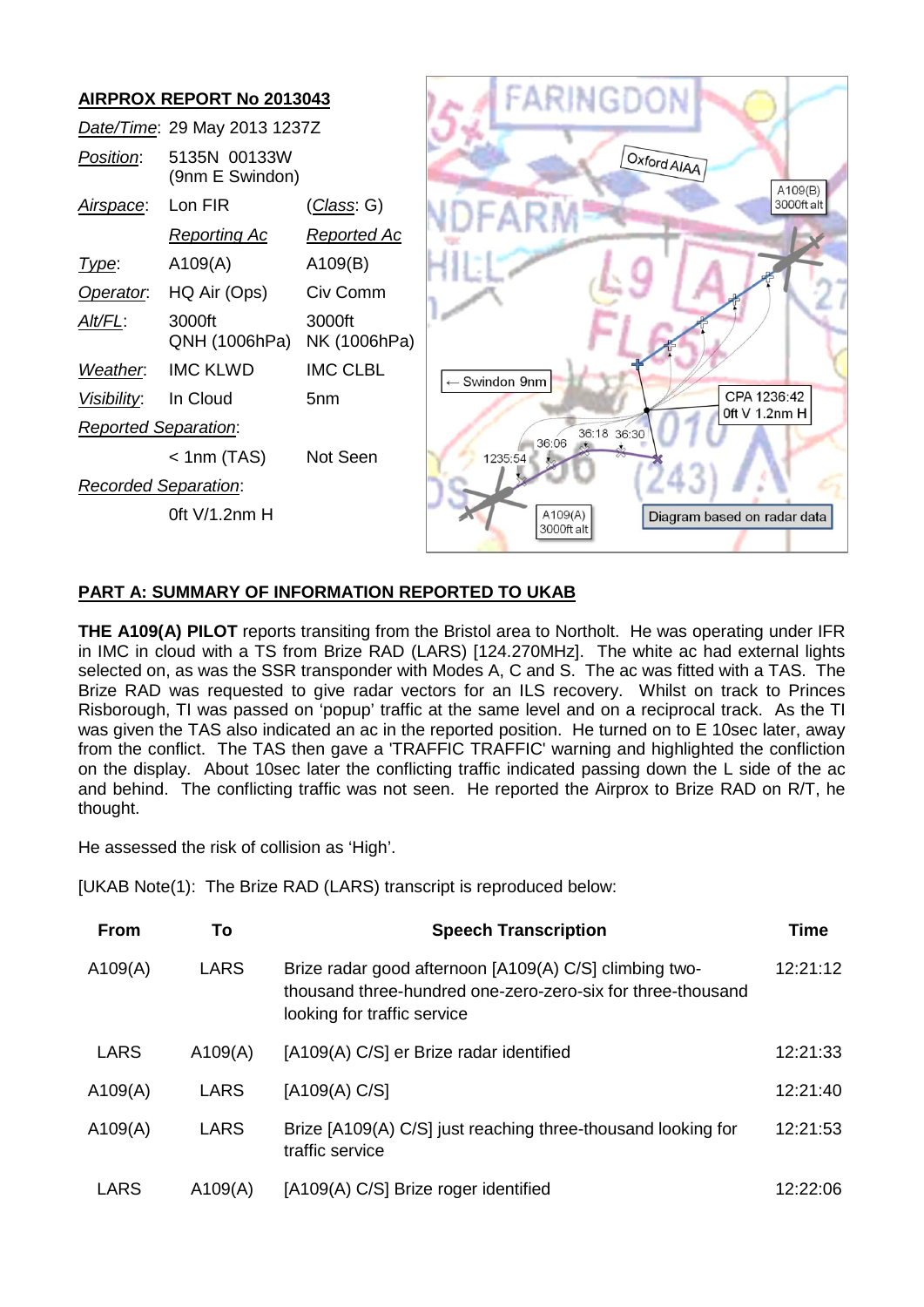| A109(A)     | <b>LARS</b> | Brize [A109(A) C/S]                                                                                                                                                                                             | 12:22:19 |
|-------------|-------------|-----------------------------------------------------------------------------------------------------------------------------------------------------------------------------------------------------------------|----------|
| <b>LARS</b> | A109(A)     | [A109(A) C/S] standby                                                                                                                                                                                           | 12:22:21 |
| <b>LARS</b> | A109(A)     | [A109(A) C/S] traffic service                                                                                                                                                                                   | 12:23:03 |
| A109(A)     | <b>LARS</b> | [A109(A) C/S] ah roger confirm that is traffic service at three-<br>thousand feet one-zero-zero-six we'll be looking for vectors to<br>the ILS into Northolt please we're currently heading zero-<br>eight-five | 12:23:07 |
| <b>LARS</b> | A109(A)     | [A109(A) C/S] roger request your number of persons on board                                                                                                                                                     | 12:23:19 |
| A109(A)     | <b>LARS</b> | Two POB [A109(A) C/S] sorry                                                                                                                                                                                     | 12:23:21 |
| <b>LARS</b> | A109(A)     | [A109(A) C/S]                                                                                                                                                                                                   | 12:23:25 |
|             |             | [Various RT from Brize and other callsigns]                                                                                                                                                                     |          |
| <b>LARS</b> | A109(A)     | [A109(A) C/S] do you require to transit the Benson MATZ                                                                                                                                                         | 12:30:46 |
| A109(A)     | <b>LARS</b> | $[A109(A) C/S]$ affirm                                                                                                                                                                                          | 12:30:48 |
| <b>LARS</b> | A109(A)     | $[A109(A) C/S]$ roger                                                                                                                                                                                           | 12:30:51 |
| A109(A)     | <b>LARS</b> | Brize [A109(A) C/S]                                                                                                                                                                                             | 12:31:14 |
| <b>LARS</b> | A109(A)     | [A109(A) C/S] pass your message                                                                                                                                                                                 | 12:31:18 |
| A109(A)     | <b>LARS</b> | I don't know if you copied the first part of my last message I'm<br>after vectors for the ILS at Northolt I'm currently tracking<br>towards the Compton ????                                                    | 12:31:20 |
| <b>LARS</b> | A109(A)     | [A109(A) C/S] do you require our erm my vectors inbound to<br>Northolt                                                                                                                                          | 12:31:34 |
| A109(A)     | <b>LARS</b> | Yours initially I hope you'll hand me over in due course                                                                                                                                                        | 12:31:39 |
|             |             | [Other C/S RT]                                                                                                                                                                                                  |          |
| <b>LARS</b> | A109(A)     | [A109(A) C/S] turn right heading zero-six-zero degrees                                                                                                                                                          | 12:32:33 |
| A109(A)     | <b>LARS</b> | Right zero-six-zero degrees [A109(A) C/S]                                                                                                                                                                       | 12:32:36 |
| <b>LARS</b> | A109(A)     | [A109(A) C/S] traffic eleven-o'clock eight-miles crossing left-<br>to-right indicating similar altitude                                                                                                         | 12:34:55 |
| A109(A)     | <b>LARS</b> | [A109(A) C/S] that's copied                                                                                                                                                                                     | 12:35:01 |
| <b>LARS</b> | A109(A)     | [A109(A) C/S] previously called traffic twelve-o'clock four-<br>miles opposite direction same altitude                                                                                                          | 12:35:47 |
| A109(A)     | <b>LARS</b> | [A109(A) C/S] that's copied                                                                                                                                                                                     | 12:35:52 |
| A109(A)     | <b>LARS</b> | [A109(A) C/S] turning right please                                                                                                                                                                              | 12:36:07 |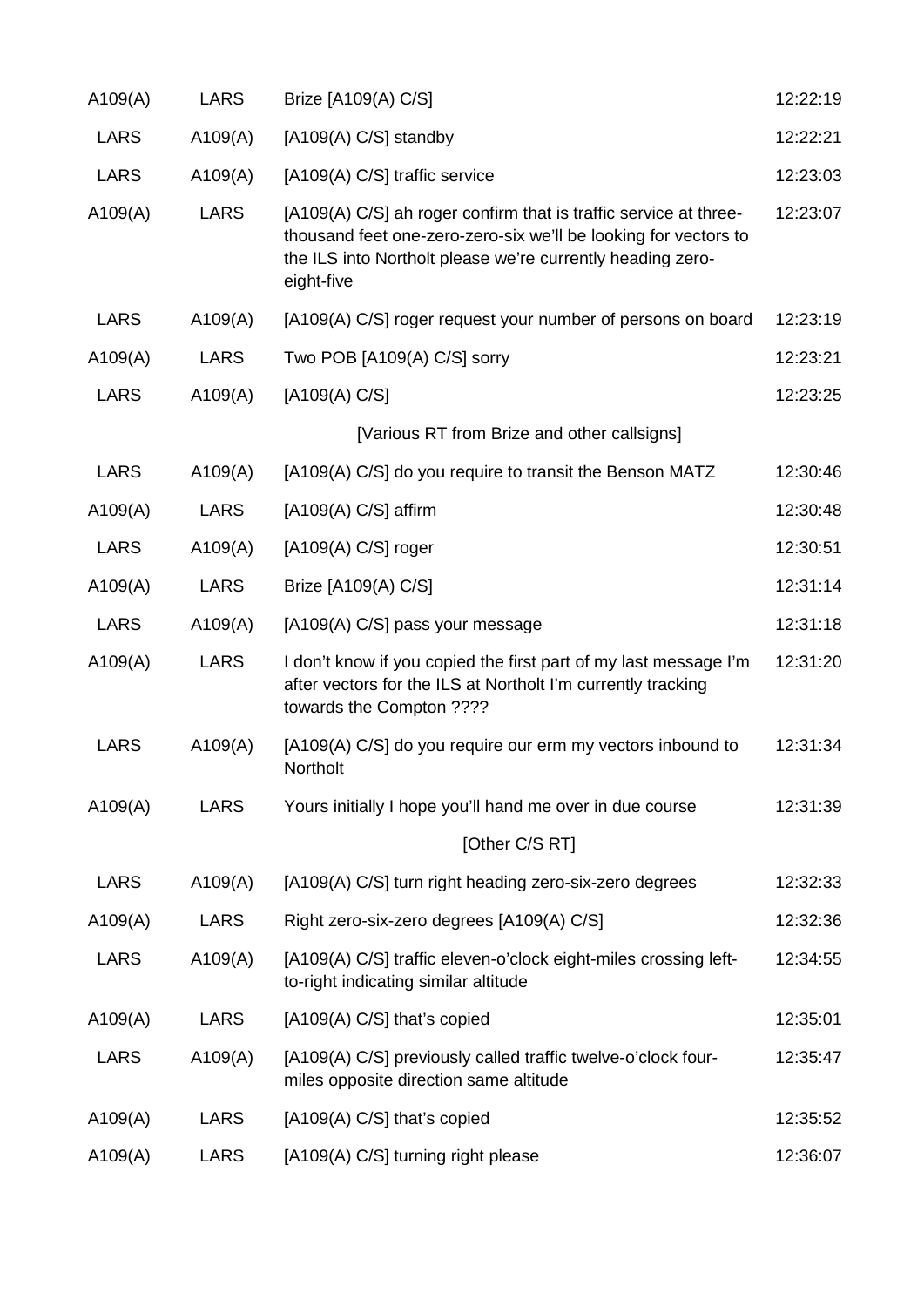| <b>LARS</b> | A109(A)     | [A109(A) C/S] roger report with heading                                                                                                                                                                    | 12:36:12 |
|-------------|-------------|------------------------------------------------------------------------------------------------------------------------------------------------------------------------------------------------------------|----------|
| A109(A)     | <b>LARS</b> | [A109(A) C/S] steady zero-eight-zero                                                                                                                                                                       | 12:36:19 |
| <b>LARS</b> | A109(A)     | [A109(A) C/S] roger traffic two-o'clock six-miles crossing right-<br>to-left indicating eight-hundred feet above                                                                                           | 12:36:24 |
| A109(A)     | <b>LARS</b> | $[A109(A) C/S]$ copied                                                                                                                                                                                     | 12:36:33 |
| <b>LARS</b> | A109(A)     | [A109(A) C/S] previously called traffic passing behind                                                                                                                                                     | 12:36:39 |
| A109(A)     | <b>LARS</b> | [A109(A) C/S] that's copied                                                                                                                                                                                | 12:36:43 |
| A109(A)     | <b>LARS</b> | Brize [A109(A) C/S]                                                                                                                                                                                        | 12:36:49 |
| <b>LARS</b> | A109(A)     | [A109(A) C/S] ????                                                                                                                                                                                         | 12:36:51 |
| A109(A)     | <b>LARS</b> | Sir we were previously on one of your vectors erm ????                                                                                                                                                     | 12:36:53 |
| <b>LARS</b> | A109(A)     | [A109(A) C/S] say again                                                                                                                                                                                    | 12:36:58 |
| A109(A)     | <b>LARS</b> | Yeah we were on one of your vectors and you gave us that<br>information was there a collision risk had we not moved                                                                                        | 12:37:01 |
| <b>LARS</b> | A109(A)     | [A109(A) C/S] ???? you were on a heading for Princes<br>Risborough                                                                                                                                         | 12:37:09 |
| A109(A)     | <b>LARS</b> | ???? that was probably a less than average service there sir                                                                                                                                               | 12:37:18 |
| <b>LARS</b> | A109(A)     | [A109(A) C/S] roger previously called traffic one-o'clock five-<br>miles crossing right-to-left indicating nine-hundred feet above                                                                         | 12:37:21 |
| A109(A)     | <b>LARS</b> | Roger to make it crystal clean sir can we now upgrade to<br>deconfliction service please                                                                                                                   | 12:37:30 |
| <b>LARS</b> | A109(A)     | [A109(A) C/S] roger deconfliction service avoiding action turn<br>right heading one-four-zero degrees traffic twelve-o'clock four-<br>miles crossing right-to-left indicating nine-hundred feet above      | 12:37:32 |
| A109(A)     | <b>LARS</b> | Right one-four-zero [A109(A) C/S]                                                                                                                                                                          | 12:37:43 |
| A109(B)     | <b>LARS</b> | Brize helicopter [A109(B) C/S]                                                                                                                                                                             | 12:37:57 |
| <b>LARS</b> | A109(B)     | [A109(B) C/S] Brize                                                                                                                                                                                        | 12:37:59 |
| A109(B)     | <b>LARS</b> | [A109(B) C/S] Augusta one-oh-nine helicopter out of Duxford<br>en route to Liskeard in Cornwall ten-miles south of you and er<br>heading two-four-zero requesting basic service at three-<br>thousand feet | 12:38:00 |
| <b>LARS</b> | A109(B)     | [A109(B) C/S] squawk three-seven-one-seven basic service                                                                                                                                                   | 12:38:19 |
| A109(B)     | <b>LARS</b> | Three-seven-one-seven basic service                                                                                                                                                                        | 12:38:23 |
| A109(A)     | <b>LARS</b> | Brize [A109(A) C/S]                                                                                                                                                                                        | 12:38:26 |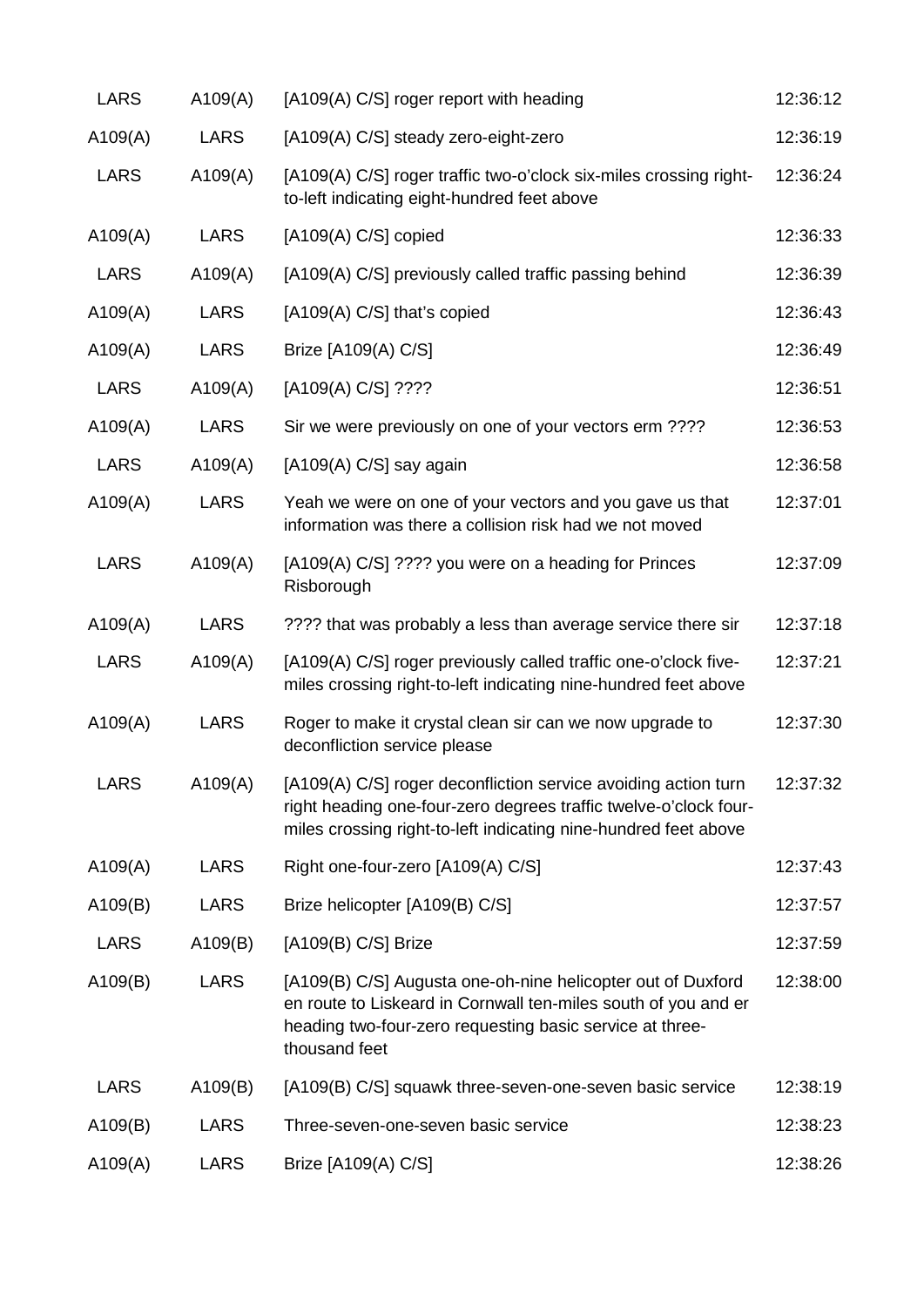| <b>LARS</b> | A109(A)     | $[A109(A) C/S]$ Brize                                                                                      | 12:38:28 |
|-------------|-------------|------------------------------------------------------------------------------------------------------------|----------|
| A109(A)     | <b>LARS</b> | Is that [A109(B) C/S] same altitude as me is he india-mike or<br>victor-mike                               | 12:38:30 |
| <b>LARS</b> | A109(A)     | Victor-mike                                                                                                | 12:38:35 |
| A109(A)     | <b>LARS</b> | Amazing [A109(A) C/S]                                                                                      | 12:38:39 |
| <b>LARS</b> | A109(A)     | [A109(A) C/S] turn left heading zero-seven-zero degrees<br>previously called traffic  unreadable           | 12:38:42 |
| <b>LARS</b> | A109(A)     | [A109(A) C/S] do you copy my last                                                                          | 12:38:58 |
| A109(A)     | <b>LARS</b> | Affirm Sir apologies rolling out zero-seven-zero                                                           | 12:39:01 |
| <b>LARS</b> | A109(A)     | [A109(A) C/S] squawk three-six-zero-two                                                                    | 12:39:46 |
| A109(A)     | <b>LARS</b> | Three-six-zero-two                                                                                         | 12:40:16 |
| <b>LARS</b> | A109(A)     | [A109(A) C/S] contact Benson one-two-zero-decimal-nine                                                     | 12:40:22 |
| A109(A)     | <b>LARS</b> | One-two-zero-decimal-nine Sir before I go can I have an<br>extension to ring you on when I get when I land | 12:40:27 |
| <b>LARS</b> | A109(A)     | Affirm its extension [number] at Brize                                                                     | 12:40:30 |
| A109(A)     | <b>LARS</b> | [number] speak to you later bye-bye                                                                        | 12:40:34 |

**THE A109(B) PILOT** reports transiting from Duxford to Liskeard. He was operating under IFR in IMC, 200ft above cloud, initially with a BS from Farnborough LARS(N) [132.800MHz]. The blue ac had anti-collision lights selected on, as was the SSR transponder with Modes A, C and S. The ac was not fitted with an ACAS. He had climbed to 3000ft to remain below Luton CAS, putting him above cloud and between cloud layers. He free-called Benson Zone [120.900Mhz] and when W of the A/D was requested to free-call Brize RAD [124.275MHz]; no mention had been made of any conflicting traffic. He mistakenly selected 124.750Mhz and had a brief conversation with London Information before selecting the correct frequency. On contact with Brize RAD he heard an extended conversation between the RAD and another C/S. Consequently, some minutes passed before he could establish 2-way RT. The Brize RAD did not mention an Airprox, which he was informed of after he had landed.

**THE BRIZE RAD** reports that he was the LARS controller working [A109(A) C/S] from Bristol to Northolt; the weather was overcast and the ac was under a TS. 10nm W of Benson and iaw the conditions of a TS, traffic to the N and S was called to [A109(A) C/S], both 'wearing 7000 squawks'. After calling the ac to the N a further two times, [A109(A) C/S] requested a DS and an avoid was given to the SE. Moments later, [A109(B)] called him and requested a BS and transit to the SW. [A109(A) C/S] pilot asked if the ac that was at the same altitude as him was VMC or IMC and was stunned to hear he was in VMC.

He perceived the severity of the incident as 'Negligible'.

**THE BRIZE SUPERVISOR** reports that he was providing a break to the Duty SUP. The unit workload was low and the controller fulfilled his obligations under a TS by calling the other traffic twice to [A109(A) C/S]. The [A109(A) C/S] pilot did not make the controller aware that he was flying in IMC.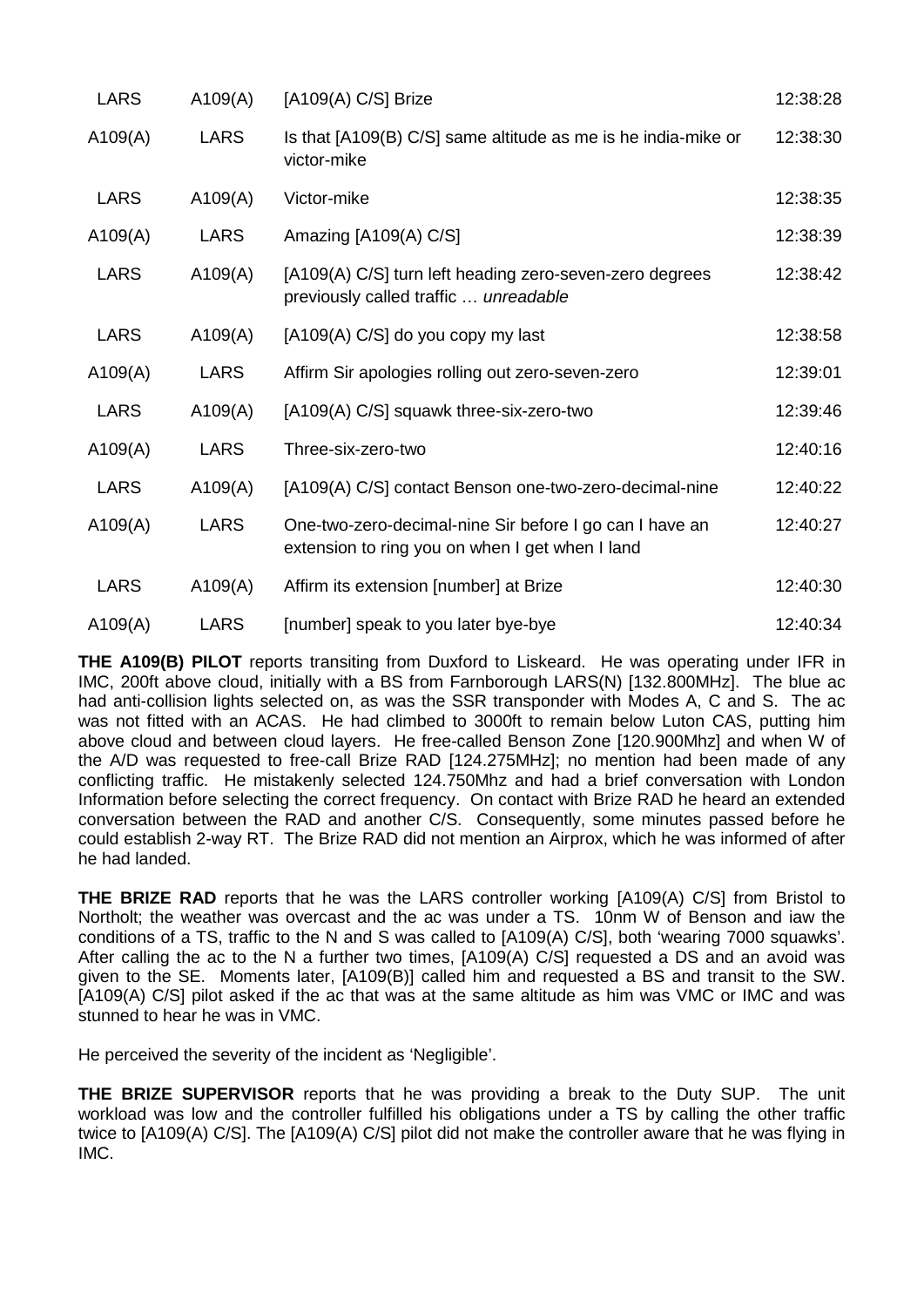**BM SAFETY POLICY AND ASSURANCE** reports that this Airprox occurred at 1236:38 on 29 May 13, between A109(A) and A109(B). At the time of the Airprox, A109(A) was operating under IFR in receipt of a TS from Brize RAD and had requested radar vectors en-route to Northolt. A109(B) was operating IFR and was not in receipt of an ATS at the time of the Airprox, contacting Brize RAD 1min and 19secs after the CPA.

All heights/altitudes quoted are based upon SSR Mode C from the radar replay unless otherwise stated.

Brize RAD reported that his workload was low and task complexity 'light' at the time of the Airprox and was providing ATS to one ac in addition to A109(A). The pilot of A109(A) described the flight conditions as IMC in cloud.

The incident sequence commenced at 1232:33 as Brize RAD instructed A109(A) pilot to, "*turn right heading 0-6-0 degrees*" in response to his request for vectors inbound to Northolt. The A109(A) pilot acknowledged the turn instruction. At this point, A109(B) was 20.7nm NE of A109(A). Figure 1 reflects the incident geometry at this point; SSR3A 3714 was A109(A), SSR3A 7000 was A109(B).



Figure 1: Incident Geometry at 1232:33

At 1234:55, Brize RAD provided A109(A) pilot with TI on A109(B), describing A109(B) as "*traffic 11 o'clock, 8 miles, crossing left-to-right, indicating similar altitude*" which was acknowledged. As can be seen at Figure 2, the TI was partially inaccurate in that the motion of A109(B) relative to A109(A) was 'opposite direction'.

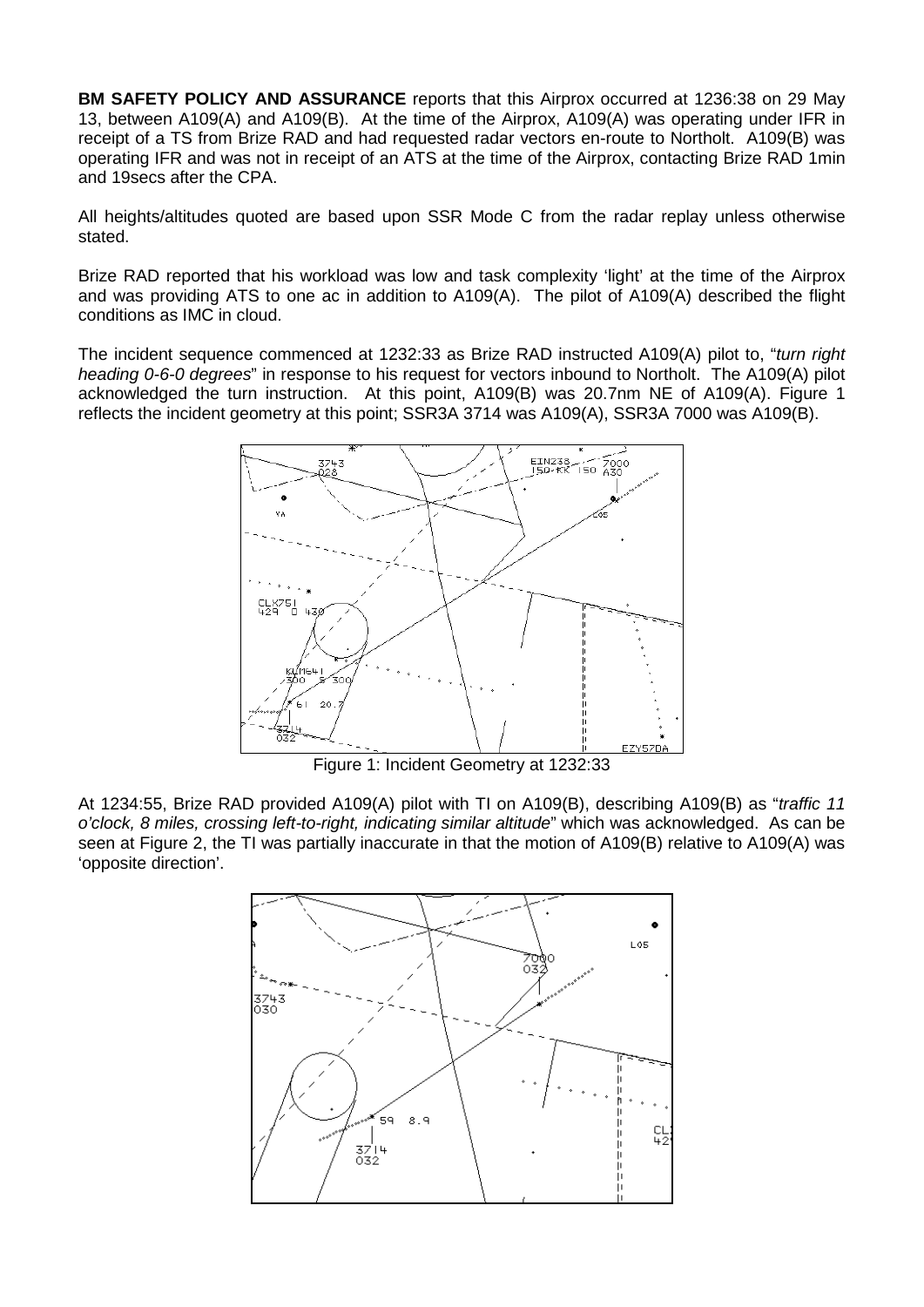## Figure 2: Incident Geometry at 1234:55

At 1235:47, Brize RAD accurately updated this TI advising A109(A) "*previously called traffic, 12 o'clock, 4 miles, opposite direction, same altitude*" which was again acknowledged. Based upon the A109(A) pilot's report, this TI was co-incident with the receipt of a warning from his TAS which correlated with the reported position of A109(B). At 1236:07, the A109(A) pilot requested, "*turning right please*" which was acknowledged by Brize RAD, advising A109(A) pilot to "*report steady with heading*". Figure 3 depicts the incident geometry at 1236:07.



Figure 3: Incident Geometry at 1236:07

At 1236:19, the A109(A) pilot advised Brize RAD that he was, "*steady 0-8-0*" which was acknowledged by Brize RAD who then passed accurate TI on unrelated traffic, which was acknowledged. The CPA occurred at 1236:38 as A109(B) passed 1.2nm N of A109(A) indicating coaltitude; Figure 4 depicts the incident geometry at CPA. At 1236:39, Brize RAD advised A109(A) pilot that the A109(B) was, "*passing behind*."



Figure 4: Incident Geometry at 1236:38

Albeit that the initial TI provided by Brize RAD was partially inaccurate, overall, they provided TI in accordance with the provisions of CAP 774, which, alongside TAS information, enabled the A109(A) pilot to discharge his responsibility to avoid traffic within Class G airspace in a timely manner. Given that the turn by A109(A) onto 080° resolved the confliction, Brize RAD was not required to provide a further update to the TI; however, they did advise the pilot when he was clear of conflict.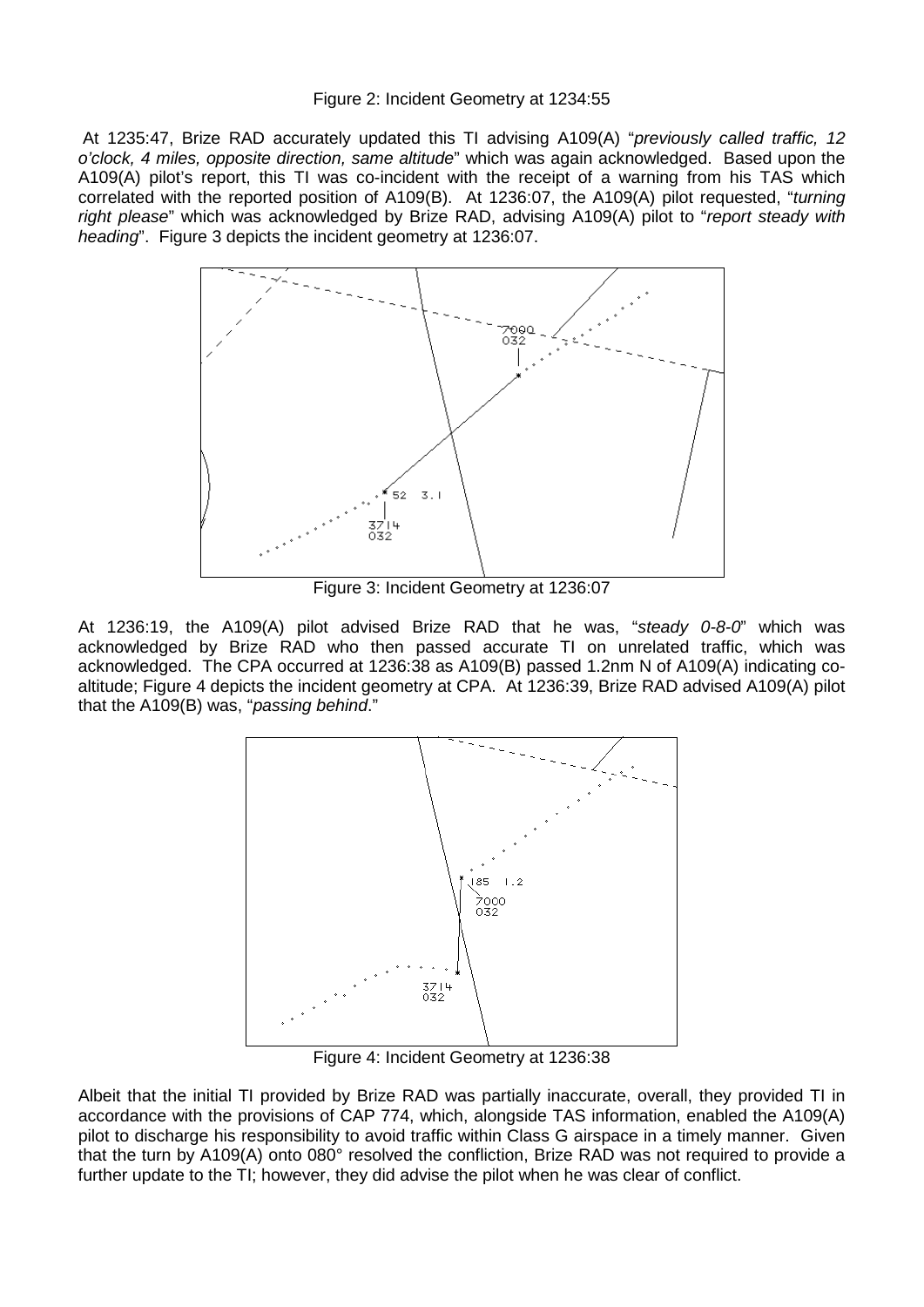A further point of interest in assessing this Airprox is the comment made by the A109(A) pilot to Brize RAD following the CPA, questioning whether Brize RAD had introduced the confliction by issuing a heading of 060° at 1232:33. Whilst, with hindsight, it can be seen that this turn did introduce the confliction, the CPA occurred 4min and 5sec after the turn was issued. The guidance material at CAP 774 Chapter 3 Para 6 states:

'When providing headings/levels for the purpose of positioning and/or sequencing or as navigational assistance, the controller should take into account traffic in the immediate vicinity, so that a risk of collision is not knowingly introduced by the instructions passed'.

Whilst CAP 774 does not define 'immediate vicinity', BM SPA contends that this is situational, based upon the relative speeds of the ac involved. The issuance of a vector by ATC within Class G airspace does not guarantee that that heading may be maintained indefinitely without a risk of confliction, given the dynamic environment that exists in Class G airspace. In this instance, the A109(A) pilot was wrong to suggest that Brize RAD was culpable in introducing the conflict and it was disappointing that the issue was addressed by the pilot on an 'in-use' ATC frequency. [This adds further evidence to the RAF FS and BM SPA belief that some aircrews do not understand the line between ATC's responsibility to not knowingly introduce a risk of collision and their own responsibility to avoid collisions when in receipt of vectors from ATC. Moreover, this Airprox adds weight to the recommendation made by RAF FS to 22 (Trg) Gp to examine aircrew ATSOCAS trg.]

[UKAB Note(2): The UK Military AIP ENR 1-7-1, dated 13 Mar 08 states at Section 2 (Altimeter Setting Procedures), paragraph 2.4 (Outside Controlled Airspace):

'At or below 3000ft. AMSL, pilots may use any desired setting. However, when flying in airspace below TCAs and CTAs, pilots should use the QNH of an adjacent aerodrome when flying below the Transition Altitude. It may be assumed that for aerodromes located beneath such Areas, the differences in the QNH values are insignificant. When flying beneath Airways whose base levels are expressed as Altitudes pilots are recommended to use the QNH of an adjacent aerodrome in order to avoid penetrating the base of Controlled Airspace.'

Section 3 (Quadrantal and Semicircular Rules), paragraph 3.1 (Below FL245 outside CAS and within active TRAs 001-008) states:

'An aircraft in level flight under IFR, between 3000ft AMSL and FL195 or between FL195-FL245 within an active TRA, is to be flown at a level appropriate to its magnetic track in accordance with the Quadrantal detailed below. When flying above 3000ft AMSL under VFR, pilots are recommended also to fly at such flight levels whenever possible, in the interests of flight safety.

a. Below FL195 or below FL245 within active TRA.

| MAGNETIC TRACK              | CRUISING LEVEL (Expressed as flight levels) |
|-----------------------------|---------------------------------------------|
| 000°-089°                   | Odd thousands of feet                       |
| $090^{\circ} - 179^{\circ}$ | Odd thousands of feet + 500ft               |
| $180^\circ - 269^\circ$     | Even thousands of feet                      |
| $270^{\circ} - 359^{\circ}$ | Even thousands of feet $+500$ ft            |

The UK AIP ENR 1.3 (Instrument Flight Rules), Section 3 (Rules applicable to IFR flights outside Controlled Airspace), under 'Cruising Levels', paragraph 3.1.1 states:

'An IFR flight operating in level cruising flight outside of controlled airspace shall be flown at a cruising level appropriate to its track as specified in the Tables of cruising levels at ENR 1.7 paragraph 6.1 (b).'

ENR 1.7 (Altimeter Setting Procedures), paragraph 6.1 (b) states: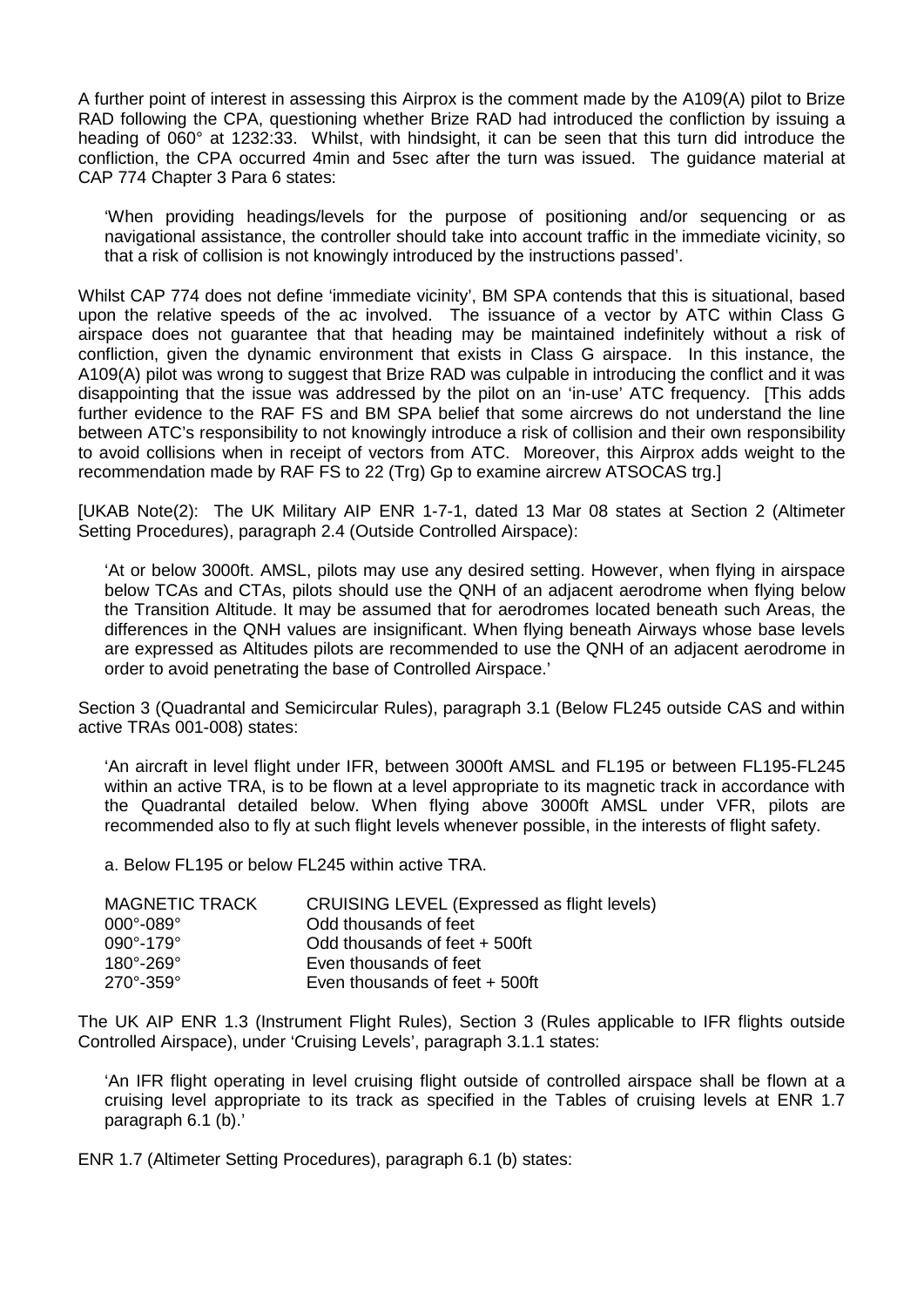'IFR Flights Outside Controlled Airspace above 3000ft amsl or above the appropriate transition altitude, whichever is the higher.

| IFR Flights at levels below 19500 ft.       |                            |  |  |
|---------------------------------------------|----------------------------|--|--|
| Magnetic track <sup>o</sup>                 | <b>Cruising level</b>      |  |  |
| Less than 090°                              | Odd thousands of ft        |  |  |
| 090° but less than 180°                     | Odd thousands plus 500 ft  |  |  |
| 180 $^{\circ}$ but less than 270 $^{\circ}$ | Even thousands of ft       |  |  |
| $270^{\circ}$ but less than 360 $^{\circ}$  | Even thousands plus 500 ft |  |  |

ENR 1.7 Section 5 (Detailed Procedures), paragraph 5.2.2 (En-route, Outside Controlled Airspace and within Active TRAs) states:

'In flight at or below 3000 ft amsl, pilots may use any desired setting. However, pilots flying beneath a TMA or CTA should obtain the QNH from an aerodrome situated beneath that area when flying below the Transition Altitude. It may be assumed that for aerodromes beneath the same TMA or CTA, the differences in the QNH values are insignificant. …'

The Manual of Military Air Traffic Management (MMATM), Chapter 4 (Division of Airspace and Rules of the Air), paragraph 42 states:

'Within the UK, IFR are as follows:

a. Outside CAS. Above 3000 ft amsl, pilots should select cruising levels according to the quadrantal or semi-circular rule as applicable, based on the standard altimeter setting 1013.2 hPa, unless they are flying in conformity with instructions from ATC, HM Ships or an ASACS Unit. …'

Under 'Selection of Cruising Levels', paragraph 57 states:

'Below FL195 outside CAS & within active TRAs between FL195-245. Within the UK, an aircraft in level flight under IFR between 3000 ft AMSL and FL195 outside CAS, or within an active TRA between FL195-245, should be flown at a level appropriate to its magnetic track in accordance with the Quadrantal Rule …'

Chapter 10 (Traffic Information and Traffic Coordination), under 'Coordination Outside Controlled Airspace', paragraph 15 states:

'Considerations for Traffic Receiving a Service Outside Controlled Airspace. Instructions issued by controllers to pilots of aircraft operating outside controlled airspace are not mandatory; however, the services rely upon pilot compliance with the specified terms and conditions so as to promote a safer operating environment for all airspace users. …'

Paragraph 18 states:

'Traffic Service. Unless safety is likely to be compromised, a pilot receiving a Traffic Service should not change level, route, manoeuvring area, or deviate from an ATC heading without first advising and obtaining a response from the controller. …'

Chapter 11 (Types of Service and Separation Standards), under 'Traffic Service', paragraph 6 states:

'The definition and scope of Traffic Service is detailed within CAP 774. …'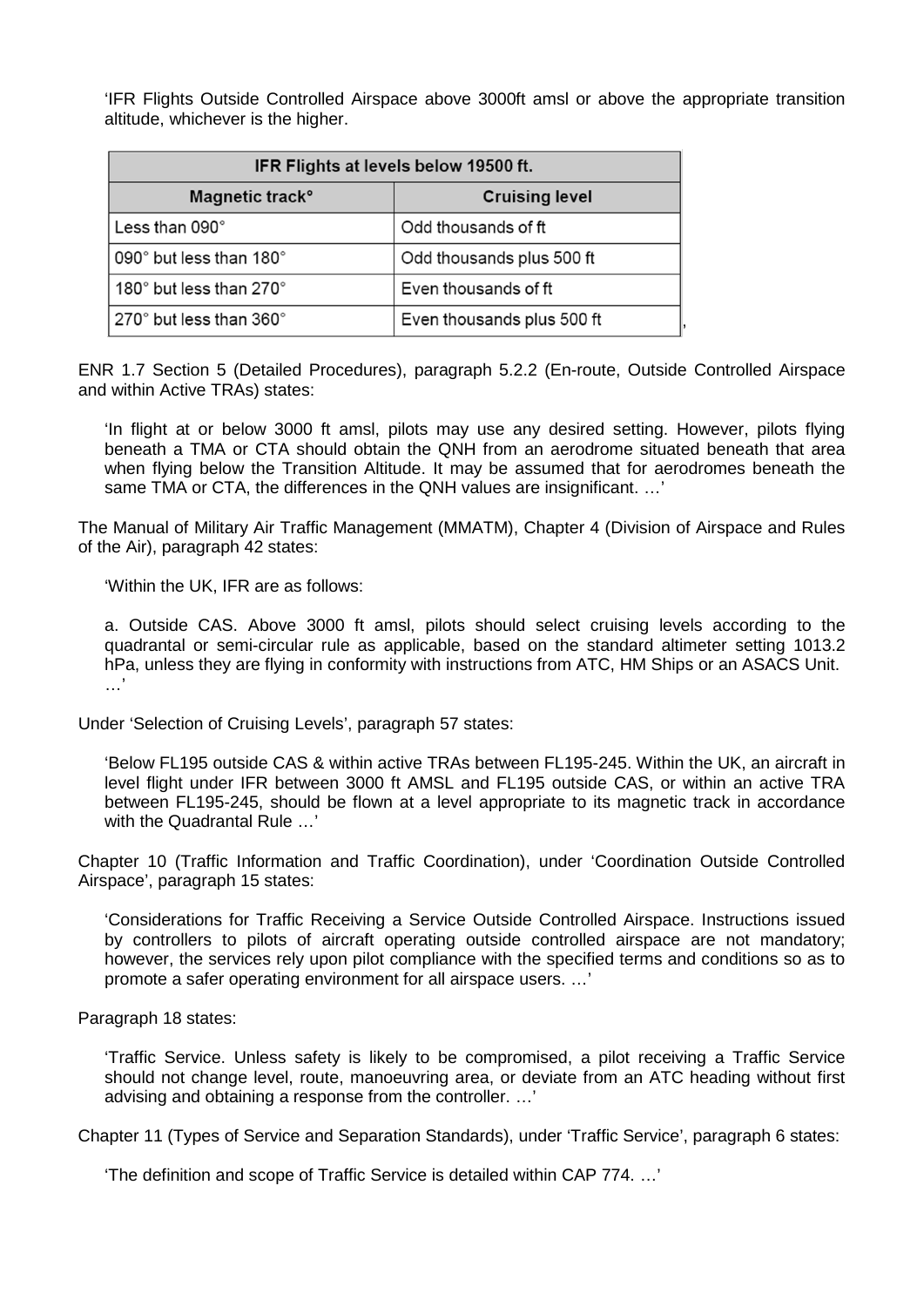CAP774, Chapter 3 (Traffic Service), paragraph 1 (Definition) states:

'A Traffic Service is a surveillance based ATS, where in addition to the provisions of a Basic Service, the controller provides specific surveillance-derived traffic information to assist the pilot in avoiding other traffic. Controllers may provide headings and/or levels for the purposes of positioning and/or sequencing; however, the controller is not required to achieve deconfliction minima, and the avoidance of other traffic is ultimately the pilot's responsibility.'

The Rules of the Air, Section 6 (Instrument Flight Rules), Rule 34 (Quadrantal and Semi-circular Rule) states:

'…, an aircraft in level flight above 3,000 feet above mean sea level or above the appropriate transition altitude, whichever is the higher, shall be flown at a level appropriate to its magnetic track, in accordance with Table 1 [Quadrantal Levels] or Table 2 [Semi-circular Levels], as appropriate.'

]

**HQ AIR (OPS)** commented that the pilot of A109(A) discharged his responsibility under a TS to take his own separation from other traffic. The pilot believed that a DS would not have been practicable but there was no other traffic to affect in this case. An Occurrence Safety Investigation was undertaken at the behest of HQ 2 Gp and has reported to the Stn Cdr. This attributed the nonstandard RT from the pilot to his 'frightening experience'. There was clearly an expectation that headings assigned by ATC would not permit a conflict to develop irrespective of the ATS provided. Whilst some controllers might adjust headings to avoid conflicts (without attempting to achieve any specific minima) there is no specific consideration of this point within CAP774. Hence, pilots must assume that they will always have to take their own avoiding action under a TS unless avoiding action is requested. This point will be emphasised in upcoming RAF FS publicity. Whilst there is some sympathy for the pilot regarding his 'frightening experience' and the quandary presented when following ATC assigned headings and needing to avoid traffic, the RAF cannot condone the RT used during this incident.

## **PART B: SUMMARY OF THE BOARD'S DISCUSSIONS**

Information available included reports from the pilots of both ac, transcripts of the relevant RT frequencies, radar video recordings, reports from the air traffic controllers involved and reports from the appropriate ATC and operating authorities.

Members first considered the actions of the Brize RAD. It was unanimously agreed that he had provided the service that was requested and, after consideration of the transcript, Members commended him for maintaining an entirely professional service. Board Members and advisors agreed that the A109(A) pilot's comments made over the RT could be distracting to a controller providing ATSs to other airspace users.

Pilot Members opined that the A109(A) pilot appeared to have misunderstood the provisions and limitations of a TS. The CAA SRG Safety Standards Advisor stated that CAP774 was currently being examined in order to identify clarifications to facilitate better understanding of ATSOCAS. Pilot Members agreed that the A109 (A) pilot would have been better served in IMC with a DS but were aware of anecdotal evidence suggesting that pilots are unwilling to request a DS because of a perception that it is frequently not available and, in any case, is often incompatible with reasonable rates of track progression. In the event, Brize RAD would have been able to provide a DS and traffic in the area was of sufficiently low density that a DS would not have compromised the transit. Although the A109(A) pilot had a reasonable expectation that ATC would not vector him in to conflict, his apparent expectation that ATC would provide navigational vectors for a conflict free transit to his destination was not reasonable. The Board was satisfied that Brize RAD had not vectored A109(A) into conflict given the time that elapsed between the turn and the CPA (4min 5sec).